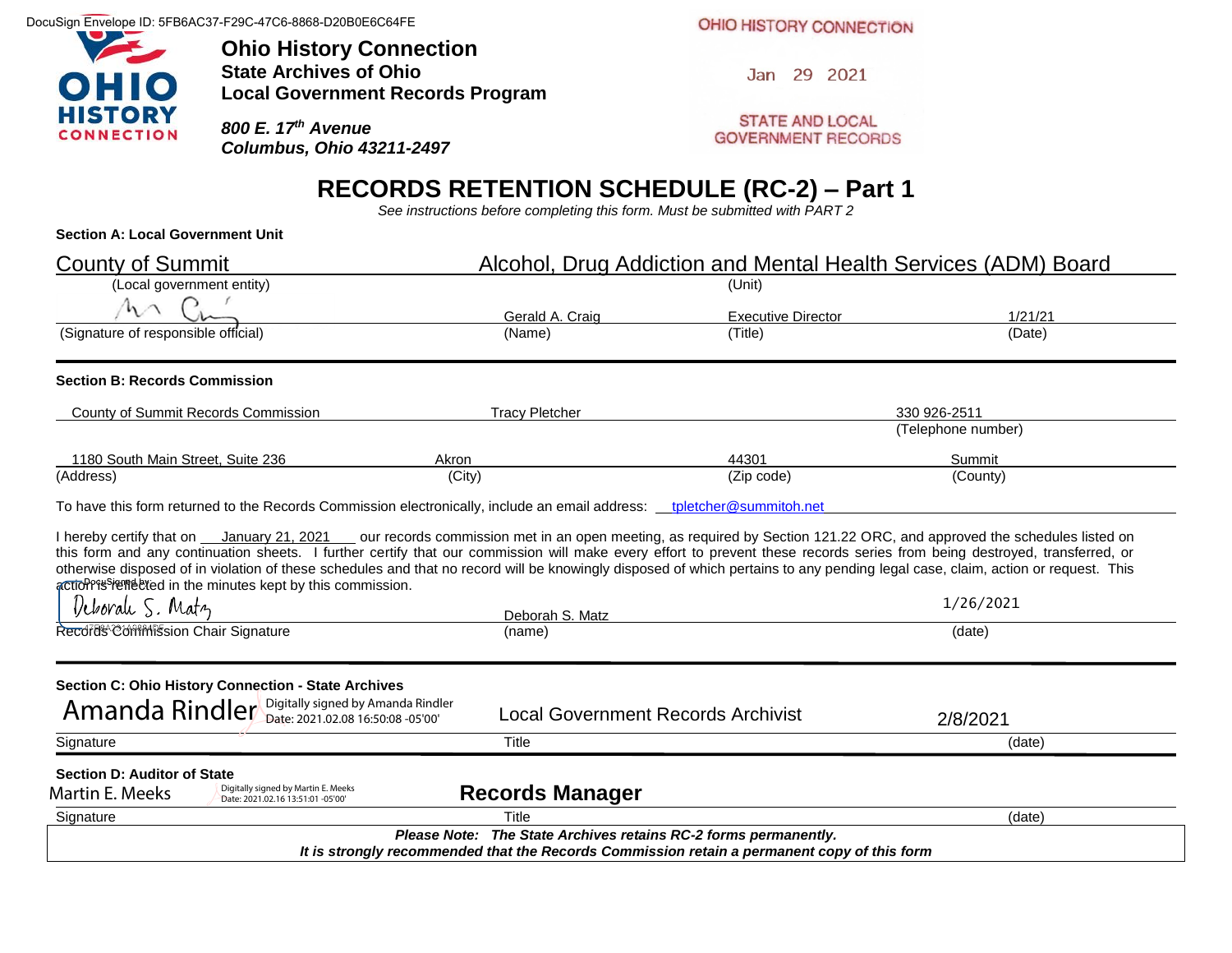

## **RECORDS RETENTION SCHEDULE (RC-2) – Part 2**

**Section E: Records Retention Schedule**

| <b>County of Summit</b>   | Alcohol, Drug Addiction and Mental Health Services (ADM) Board |
|---------------------------|----------------------------------------------------------------|
| (Local government entity) | (Unit)                                                         |

**RC-3s** *are required* **by the County of Summit Records Commission regardless of an RC-3 required by OHC-LGRP. An asterisk (\*) after the Retention Period on specific Record Titles means an RC-3 is not required for that Record Title by County of Summit Records Commission.**

**Permanent records existing solely in electronic format may become inaccessible through media decay and/or hardware/software obsolescence. The Ohio History Connection recommends that digital imaged records of permanent or greater than 10 year retention periods be maintained in either paper or microfilm formats in addition to digital formats.** 

**All audits and audit discrepancies regarding the record titles listed below must be settled before the records may be disposed of.** 

**The retention periods specified are either required by statute or have been determined by acceptable and best practice. Where a lawsuit or agency proceeding is pending, a** *legal hold* **on the records is required. Records that may have a bearing on the proceeding should be retained until the legal hold has been removed.** 

**ELECTRONIC MAIL (e-mail) is a** *format* **on which records are sent, received and/or drafted using electronic mailing systems. E-mail is NOT a record series. Instead, each** *individual* **e-mail should be evaluated according to its content and retained in accordance with the record series adopted within this schedule that the content most closely fits.**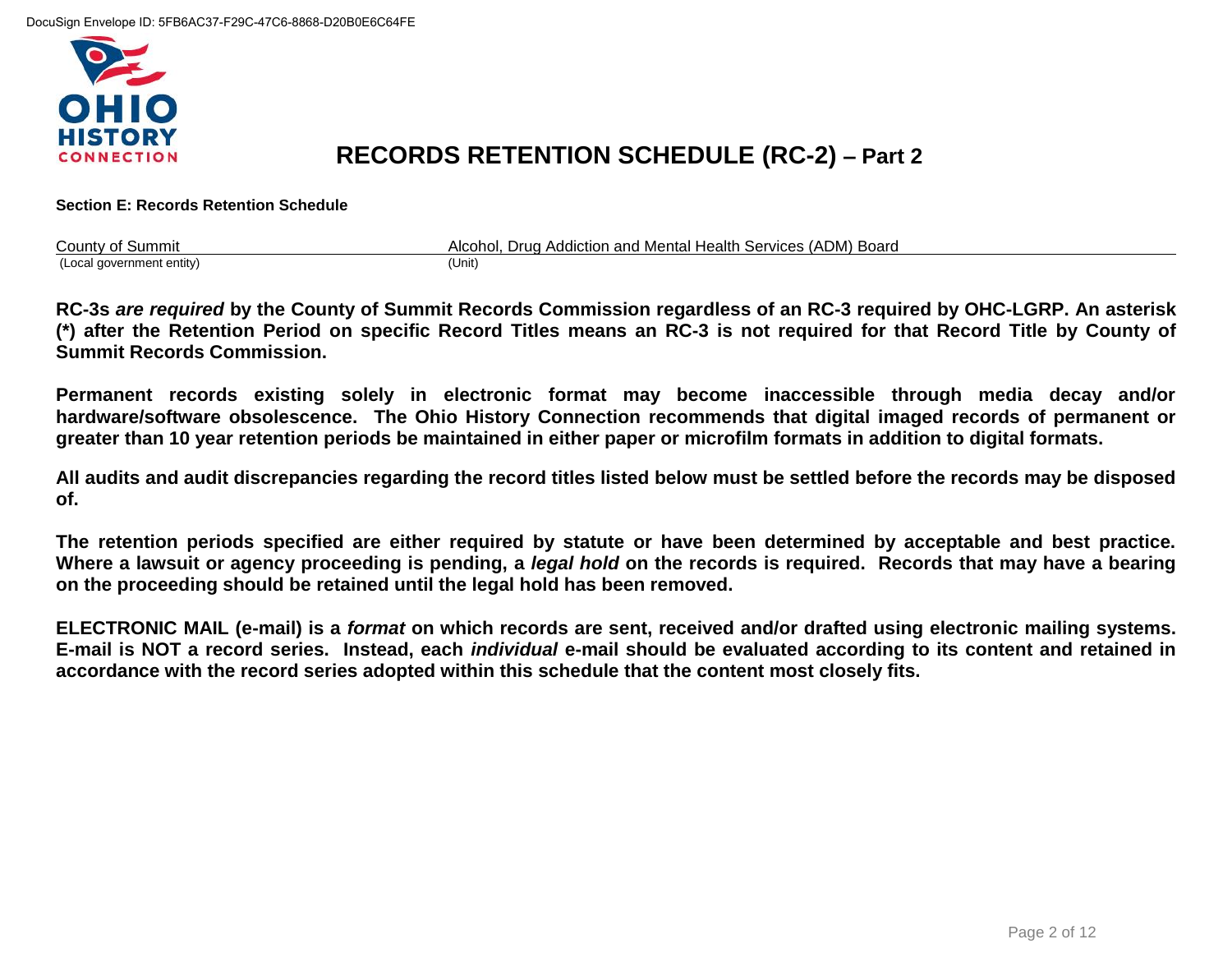| (1)<br><b>Schedule</b><br><b>Number</b> | (2)<br><b>Record Title and Description</b>                                                                                                                                                                                                 | (3)<br><b>Retention Period</b>                 | (4)<br><b>Media Type</b> | (5)<br>For use by<br><b>Auditor of</b><br>State or OHC-<br><b>LGRP</b> | (6)<br><b>RC-3 Required</b><br>by OHC-<br><b>LGRP</b> |
|-----------------------------------------|--------------------------------------------------------------------------------------------------------------------------------------------------------------------------------------------------------------------------------------------|------------------------------------------------|--------------------------|------------------------------------------------------------------------|-------------------------------------------------------|
| ADM-1                                   | <b>Agendas</b><br>Advance notification with the time, place and purpose of scheduled<br>meetings convened by the organization.                                                                                                             | 2 years                                        | Paper/<br>Electronic     |                                                                        | $\Box$                                                |
| ADM-2                                   | <b>Board of Directors Committee Meetings</b><br>Records which serve to document recommendations to the Board<br>of Directors.                                                                                                              | 6 years                                        | Paper/<br>Electronic     |                                                                        | $\Box$                                                |
| ADM-3                                   | <b>Board of Directors Meetings Minutes</b><br>Records which serve to document decisions, resolutions and other<br>activities of the Board of Directors.                                                                                    | Permanent                                      | Paper/<br>Electronic     |                                                                        |                                                       |
| ADM-4                                   | <b>Board Members - Present &amp; Previous</b><br>Documents to reflect individual appointments and terms served on<br>the Board of Directors.                                                                                               | 50 years                                       | Paper/<br>Electronic     |                                                                        |                                                       |
| ADM-5                                   | <b>Board of Directors Application for appointment</b><br>Application submission for board vacancy not chosen includes<br>unsolicited resumes.                                                                                              | 1 years after receipt                          | Paper/<br>Electronic     |                                                                        | $\Box$                                                |
| ADM-6                                   | <b>Bids/Request for Proposal (Successful)</b><br>All documents of successful bids to provide goods and/or services.                                                                                                                        | Place with contract<br>file                    | Paper/<br>Electronic     |                                                                        | $\Box$                                                |
| ADM-7                                   | <b>Bids/Request for Proposal (Unsuccessful)</b><br>All documents of unsuccessful bids to provide goods and/or<br>services.                                                                                                                 | 2 years after letting<br>of the contract       | Paper/<br>Electronic     |                                                                        | $\Box$                                                |
| ADM-8                                   | <b>Calendars</b><br>Records that document the day-to-day activities of the organization.<br>This series may include, but is not limited to, employees' daily<br>schedules, daily work logs; appointment information and desk<br>calendars. | Until no longer of<br>administrative<br>value* | Paper/<br>Electronic     |                                                                        | $\Box$                                                |
| ADM-9                                   | <b>Contracts and Agreements</b><br>Legal agreements with individuals, organizations, and companies<br>for services and/or goods; may include purchasing records and bid<br>records.                                                        | 8 years after<br>expiration                    | Paper/<br>Electronic     |                                                                        | $\Box$                                                |
| <b>ADM-10</b>                           | <b>Copies of Records</b><br>Additional/convenience copies of records or images which are no<br>longer required and serve no useful purpose.                                                                                                | Until no longer of<br>administrative<br>value* | Paper/<br>Electronic     |                                                                        | $\Box$                                                |
| <b>ADM-11</b>                           | Correspondence<br>Correspondence dealing the administration of the office.<br>Correspondence includes, but is not limited to, memos, faxes and<br>letters.                                                                                 | 3 years                                        | Paper/<br>Electronic     |                                                                        | $\Box$                                                |
| <b>ADM-12</b>                           | <b>Disaster Plans</b><br>Documents plans and procedures to reestablish the organizations<br>operations in the event of a disaster.                                                                                                         | Until updated or<br>superseded*                | Paper/<br>Electronic     |                                                                        | $\mathcal{L}_{\mathcal{A}}$                           |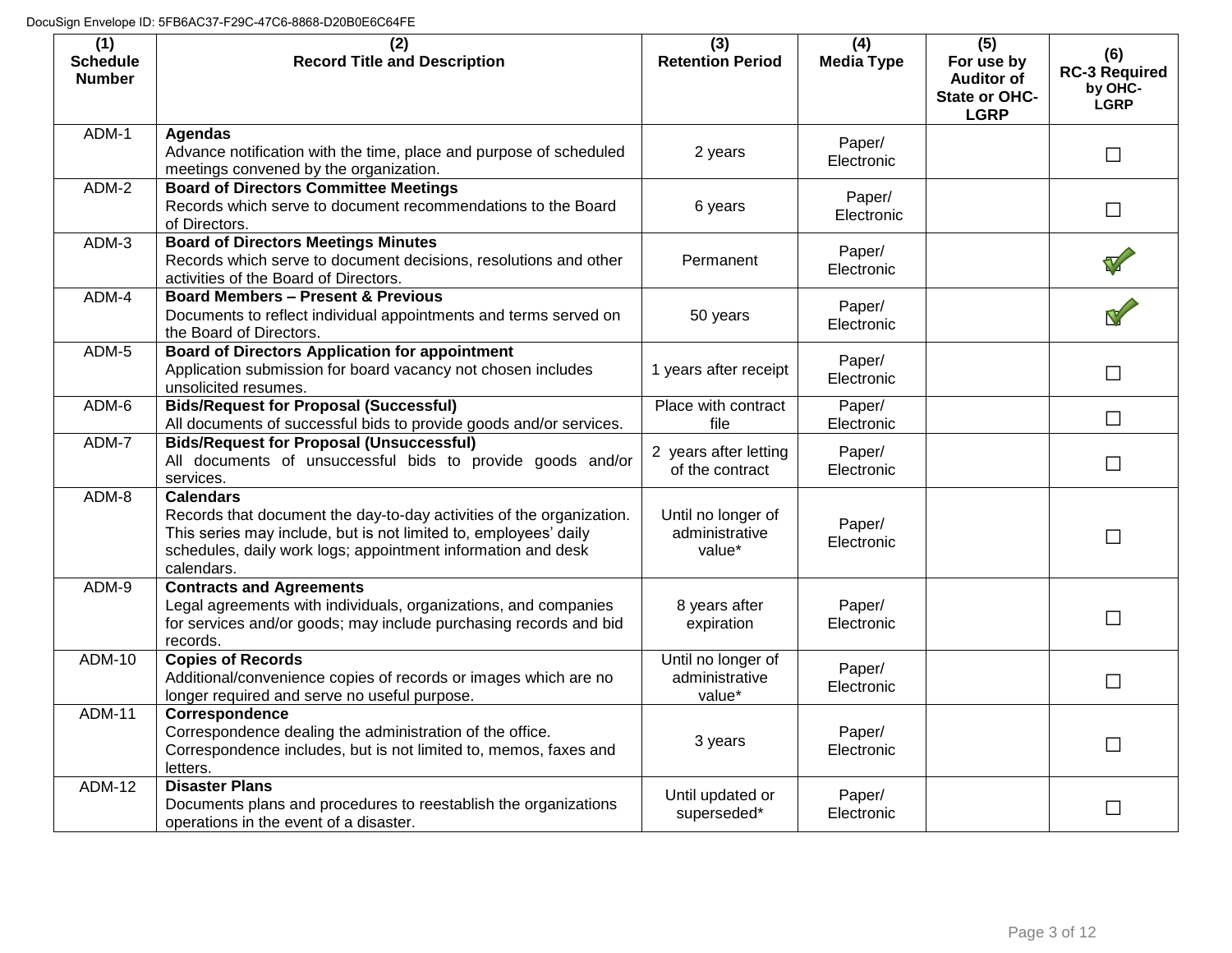| (1)<br><b>Schedule</b><br><b>Number</b> | (2)<br><b>Record Title and Description</b>                                                                                                                                                                                                              | (3)<br><b>Retention Period</b>                                                         | (4)<br><b>Media Type</b> | (5)<br>For use by<br><b>Auditor of</b><br>State or OHC-<br><b>LGRP</b> | (6)<br><b>RC-3 Required</b><br>by OHC-<br><b>LGRP</b> |
|-----------------------------------------|---------------------------------------------------------------------------------------------------------------------------------------------------------------------------------------------------------------------------------------------------------|----------------------------------------------------------------------------------------|--------------------------|------------------------------------------------------------------------|-------------------------------------------------------|
| <b>ADM-13</b>                           | Drafts of Letters, Memos, Reports, Worksheets, Reports and<br>etc.<br>Unofficial records of documents maintained for personal reference;<br>documents prior to distribution used to develop thoughts and<br>opinions.                                   | Until no longer of<br>administrative<br>value*                                         | Paper/<br>Electronic     |                                                                        | $\mathbf{I}$                                          |
| <b>ADM-14</b>                           | <b>Equipment Inventories</b><br>Records documenting equipment held by the organization.                                                                                                                                                                 | 3 years                                                                                | Paper/<br>Electronic     |                                                                        | $\Box$                                                |
| <b>ADM-15</b>                           | <b>Equipment Maintenance Records</b><br>Records documenting the maintenance of equipment held by the<br>organization.                                                                                                                                   | Life of the<br>equipment                                                               | Paper/<br>Electronic     |                                                                        |                                                       |
| ADM-16                                  | <b>Grants, Files, Financial Records and Supporting Documents</b><br>(Successful)<br>All documentation to support grant funding received by the<br>organization.                                                                                         | 5 years                                                                                | Paper/<br>Electronic     |                                                                        | $\Box$                                                |
| <b>ADM-17</b>                           | <b>Grants, Files, Financial Records and Supporting Documents</b><br>(Rejected)<br>All documentation to support the application of grant funding and<br>denial of the request.                                                                           | 2 years                                                                                | Paper/<br>Electronic     |                                                                        |                                                       |
| <b>ADM-18</b>                           | <b>Incident Reports</b><br>Incidents involving employees, volunteers, vendors, visitors which<br>occur at the organization or when serving in an official capacity of<br>the organization, regardless of the location are reported and<br>investigated. | 2 years                                                                                | Paper/<br>Electronic     |                                                                        | $\mathcal{L}_{\mathcal{A}}$                           |
| <b>ADM-19</b>                           | <b>Insurance Policies</b><br>All documentation to support to the insurer promises to pay for loss<br>caused by perils covered under the policy language.                                                                                                | 2 years after<br>expiration provided<br>all claims settled                             | Paper/<br>Electronic     |                                                                        |                                                       |
| <b>ADM-20</b>                           | <b>Leases (Equipment)</b><br>Equipment use agreements held by the office.                                                                                                                                                                               | 8 years after<br>expiration                                                            | Paper/<br>Electronic     |                                                                        | $\Box$                                                |
| <b>ADM-21</b>                           | <b>Leases (Real Estate)</b><br>Real estate agreements.                                                                                                                                                                                                  | 8 years after<br>expiration                                                            | Paper/<br>Electronic     |                                                                        | П                                                     |
| <b>ADM-22</b>                           | <b>Legal Opinions</b><br>All documentation to support written request and explanation from<br>Prosecutor's Office, legal counsel or attorney.                                                                                                           | 6 years                                                                                | Paper/<br>Electronic     |                                                                        | $\overline{\phantom{a}}$                              |
| ADM-23                                  | <b>Mail (Unsolicited or Returned)</b><br>Communication received from other agencies, commercial entities,<br>and outside institutions or individuals for general information<br>purposes including mail returned as undeliverable.                      | Until no longer of<br>administrative<br>value*                                         | Paper/<br>Electronic     |                                                                        |                                                       |
| <b>ADM-24</b>                           | Directives, Handbooks, Manuals and Procedures<br>Publications produced by the organization detailing operations,<br>regulations, and/or procedure of the office.                                                                                        | Until superseded,<br>obsolete, or<br>replaced. Retain<br>one file copy for 3<br>years. | Paper/<br>Electronic     |                                                                        |                                                       |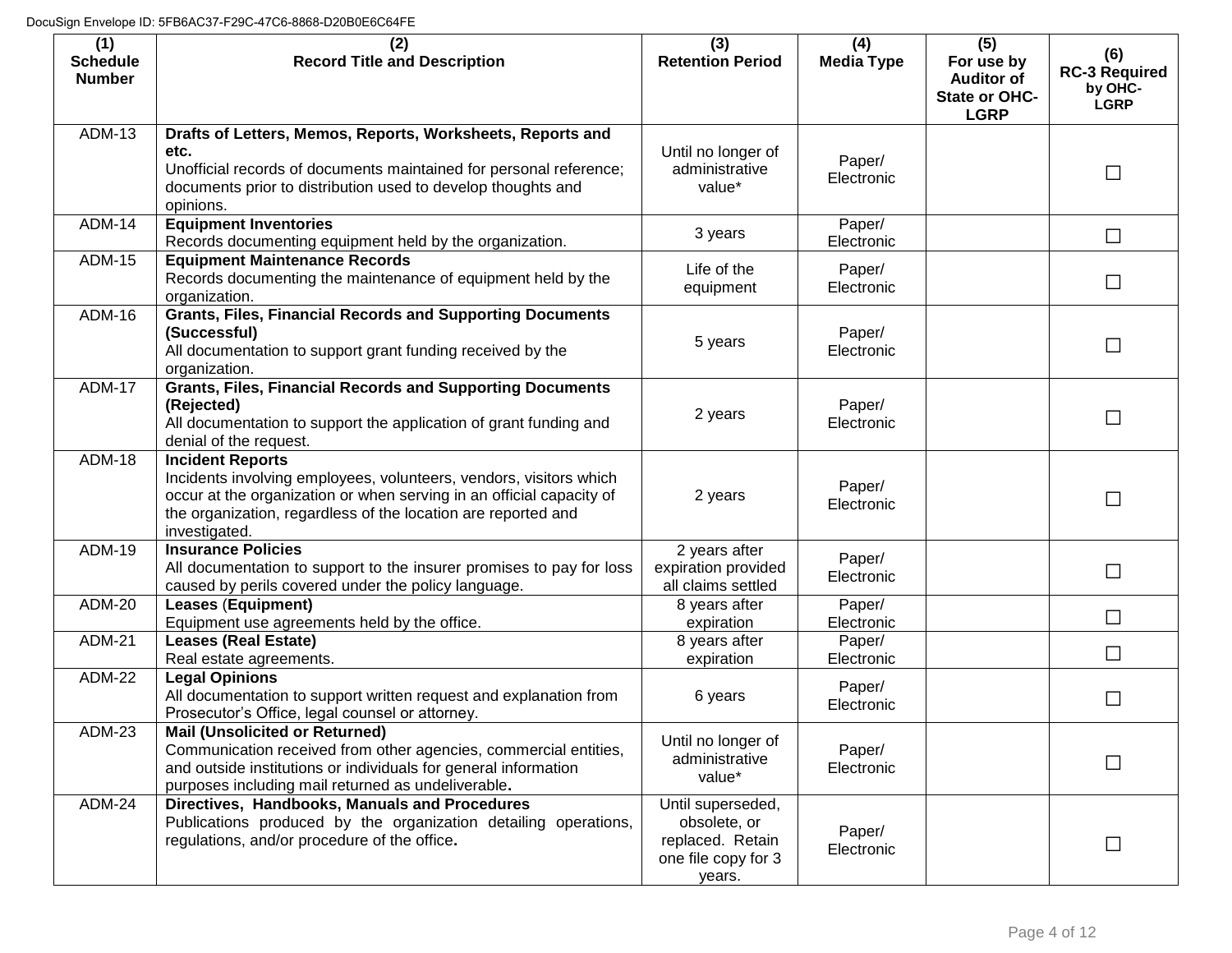| (1)<br><b>Schedule</b><br><b>Number</b> | (2)<br><b>Record Title and Description</b>                                                                                                                                                                                                                           | (3)<br><b>Retention Period</b>                 | (4)<br><b>Media Type</b> | (5)<br>For use by<br><b>Auditor of</b><br>State or OHC-<br><b>LGRP</b> | (6)<br><b>RC-3 Required</b><br>by OHC-<br><b>LGRP</b> |
|-----------------------------------------|----------------------------------------------------------------------------------------------------------------------------------------------------------------------------------------------------------------------------------------------------------------------|------------------------------------------------|--------------------------|------------------------------------------------------------------------|-------------------------------------------------------|
| <b>ADM-25</b>                           | Minutes of Meetings (other than Board of Directors)<br>Records which serve to document decisions on the organization's<br>functions, policies, decisions, procedures, operations or other<br>activities of the office.                                               | 6 years after<br>committee has<br>dissolved    | Paper/<br>Electronic     |                                                                        | $\mathbb{R}^n$                                        |
| <b>ADM-26</b>                           | <b>Presentations</b><br>Brochures, slides, presentations, written materials, attendance logs,<br>videos, overheads, hand-outs and other materials distributed when<br>speaking or training a group.                                                                  | 3 years                                        | Paper/<br>Electronic     |                                                                        |                                                       |
| <b>ADM-27</b>                           | <b>Professional Association Records</b><br>External publications/documents received from associations related<br>to employee job functions that enhance job performance and<br>knowledge, inform of events, or provide general information about<br>the association. | Until no longer of<br>administrative<br>value* | Paper/<br>Electronic     |                                                                        | $\Box$                                                |
| <b>ADM-28</b>                           | <b>Public Records Requests- Files and Logs</b><br>Correspondence, research and other records regarding public<br>records requests received by the organization and the log<br>maintained of all public record requests.                                              | 2 years                                        | Paper/<br>Electronic     |                                                                        |                                                       |
| <b>ADM-29</b>                           | <b>Record Retention Document RC-1</b><br>RC-1 is used for a one time disposal of obsolete records not listed<br>on RC-2. The Records Commission is responsible for maintaining<br>the records and originals.                                                         | 10 years                                       | Paper/<br>Electronic     |                                                                        | $\mathbb{R}^n$                                        |
| ADM-30                                  | <b>Record Retention Document RC-2</b><br>Records retention schedule used to identify the length of time a<br>record must be retained before final disposition. The Records<br>Commission is responsible for maintaining the records and<br>originals.                | Current plus prior<br>one                      | Paper/<br>Electronic     |                                                                        |                                                       |
| <b>ADM-31</b>                           | <b>Record Retention Document RC-3</b><br>Certificate of Records Disposal which documents when the records<br>were destroyed. The Records Commission is responsible for<br>maintaining the records and originals.                                                     | 10 years                                       | Paper/<br>Electronic     |                                                                        | $\mathsf{L}$                                          |
| ADM-32                                  | <b>Reference Materials</b><br>External publications that are maintained for reference within the<br>organization.                                                                                                                                                    | Until superseded,<br>obsolete or<br>replaced*  | Paper/<br>Electronic     |                                                                        |                                                       |
| <b>ADM-33</b>                           | <b>Reports</b><br>Summary documents used to advise the status of a departmental<br>request and or an outcome for a specific project assigned by the<br>organization.                                                                                                 | 3 years                                        | Paper/<br>Electronic     |                                                                        | $\Box$                                                |
| <b>ADM-34</b>                           | <b>Reports (Required)</b><br>Report with supporting documentation to meet the compliance and<br>submission requirements of the Board of Directors, Local/State/<br>Federal Agencies, Grant funding, etc.                                                             | Until superseded,<br>obsolete or<br>replaced*  | Paper/<br>Electronic     |                                                                        |                                                       |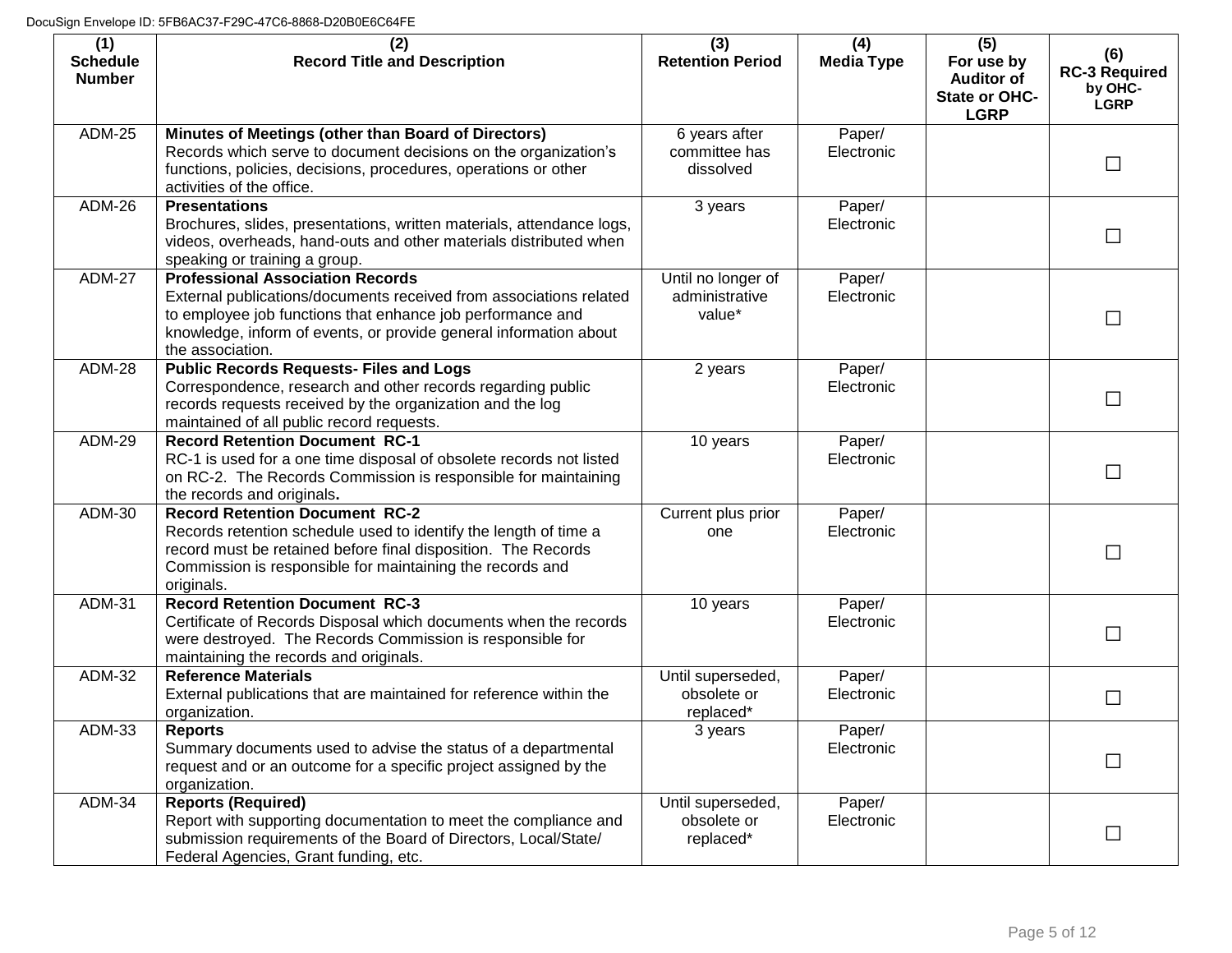| (1)<br><b>Schedule</b><br><b>Number</b> | (2)<br><b>Record Title and Description</b>                                                                                                                                                                                                         | (3)<br><b>Retention Period</b>                 | (4)<br><b>Media Type</b> | (5)<br>For use by<br><b>Auditor of</b><br>State or OHC-<br><b>LGRP</b> | (6)<br><b>RC-3 Required</b><br>by OHC-<br><b>LGRP</b> |
|-----------------------------------------|----------------------------------------------------------------------------------------------------------------------------------------------------------------------------------------------------------------------------------------------------|------------------------------------------------|--------------------------|------------------------------------------------------------------------|-------------------------------------------------------|
| <b>ADM-35</b>                           | <b>Rosters</b><br>Documents that show listing of a group for a specific task or<br>function.                                                                                                                                                       | Until superseded,<br>obsolete or<br>replaced*  | Paper/<br>Electronic     |                                                                        |                                                       |
| ADM-36                                  | <b>Table of Organization</b><br>Document that shows the organization and staffing of the<br>organization.                                                                                                                                          | Until superseded,<br>obsolete or<br>replaced*  | Paper/<br>Electronic     |                                                                        |                                                       |
| ADM-37                                  | <b>Transient Documents</b><br>Includes telephone messages, post-it notes, voice mail messages,<br>text messages, drafts and other limited documents which serve to<br>convey information of temporary importance in lieu of oral<br>communication. | Until no longer of<br>administrative<br>value* | Paper/<br>Electronic     |                                                                        |                                                       |
| ADM-38                                  | Visitor Log or Sign In Sheet<br>Registers or logs used to track individuals visiting the organization.                                                                                                                                             | 1 year*                                        | Paper                    |                                                                        |                                                       |

#### **CLINICAL SERVICES**

| (1)<br><b>Schedule</b> | <b>Record Title and Description</b>                                                                                                                                                                                                                                                                       | (3)<br><b>Retention Period</b> | (4)<br><b>Media Type</b> | (5)<br>For use by                                        | (6)<br>$RC-3$                             |
|------------------------|-----------------------------------------------------------------------------------------------------------------------------------------------------------------------------------------------------------------------------------------------------------------------------------------------------------|--------------------------------|--------------------------|----------------------------------------------------------|-------------------------------------------|
| <b>Number</b>          |                                                                                                                                                                                                                                                                                                           |                                |                          | <b>Auditor of</b><br><b>State or OHC-</b><br><b>LGRP</b> | <b>Required</b><br>by OHC-<br><b>LGRP</b> |
| ADM-39                 | <b>Annual Clinical Reports</b><br>Supporting documentation and data to include annual Behavioral<br>Health extracts of Provider Agencies and/or internal outcomes<br>reports.                                                                                                                             | 6 years                        | Paper/<br>Electronic     |                                                          |                                           |
| ADM-40                 | <b>Annual Continuous Quality Improvement Report</b><br>Supporting documentation and data to meet the requirment of Board<br>Assurances and Culture of Quality Standards used to measure/<br>monitor system needs, effectiveness, and implement of course<br>corrections for funded programs and services. | 10 years                       | Paper/<br>Electronic     |                                                          |                                           |
| ADM-41                 | <b>Civil Commitment Tracking- Documents</b><br>Supporting documentation and data of clinical records of individuals<br>under court order to the jurisdiction of the organization.                                                                                                                         | 5 years                        | Paper/<br>Electronic     |                                                          |                                           |
| ADM-42                 | <b>Civil Commitment Tracking-Logs</b><br>Spreadsheet used to monitor individual status.                                                                                                                                                                                                                   | 10 years                       | Paper/<br>Electronic     |                                                          |                                           |
| ADM-43                 | <b>Client Rights Individual Complaints and Summary Documents</b><br>Complaint initiated either verbally or in writing by a client or by any<br>other person or agency on behalf of a client.                                                                                                              | 6 years                        | Paper/<br>Electronic     |                                                          |                                           |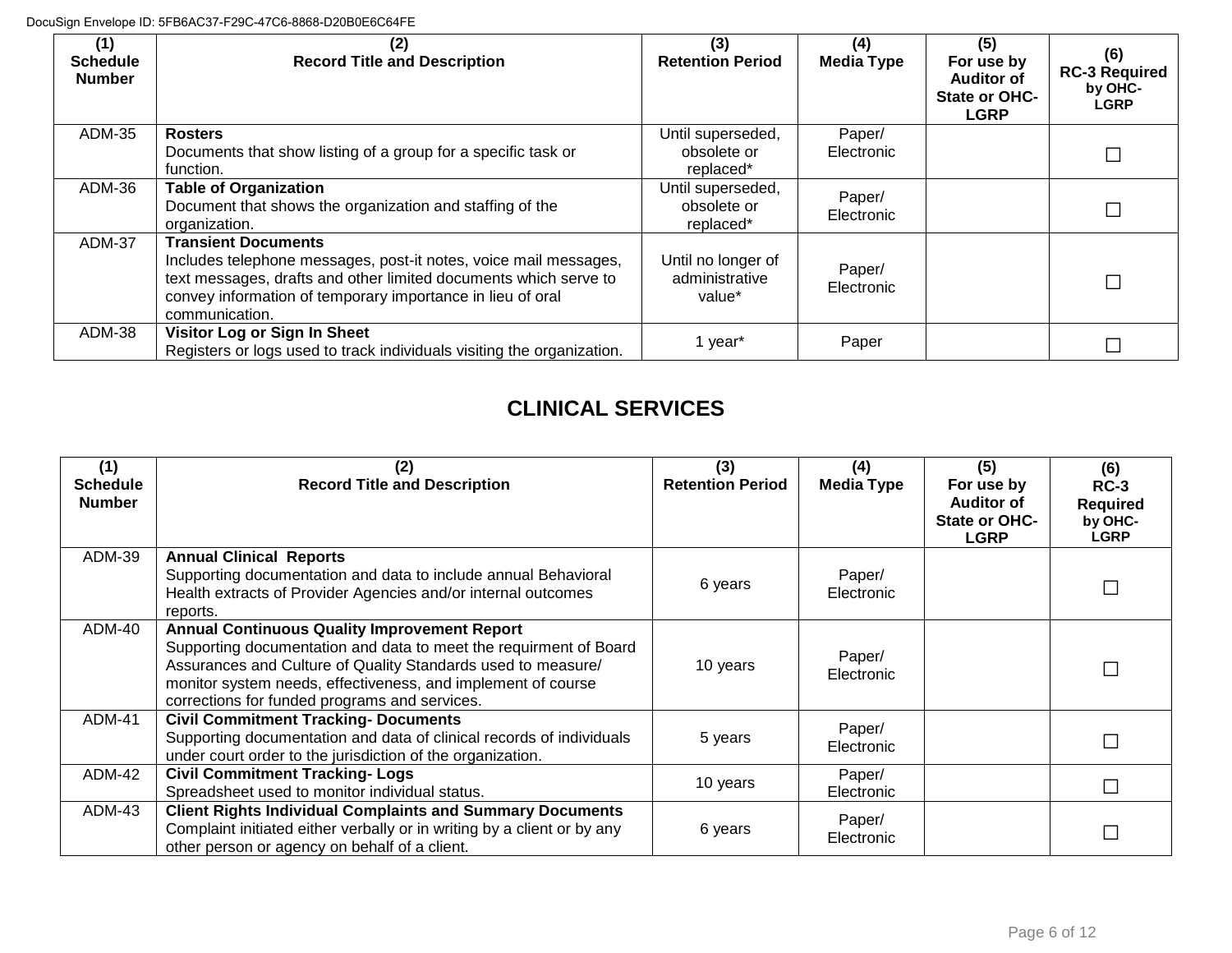| (1)<br><b>Schedule</b><br><b>Number</b> | (2)<br><b>Record Title and Description</b>                                                                                                                                                                                                                                                                                                                                                              | (3)<br><b>Retention Period</b>                         | (4)<br><b>Media Type</b> | (5)<br>For use by<br><b>Auditor of</b><br><b>State or OHC-</b><br><b>LGRP</b> | (6)<br>$RC-3$<br><b>Required</b><br>by OHC-<br><b>LGRP</b> |
|-----------------------------------------|---------------------------------------------------------------------------------------------------------------------------------------------------------------------------------------------------------------------------------------------------------------------------------------------------------------------------------------------------------------------------------------------------------|--------------------------------------------------------|--------------------------|-------------------------------------------------------------------------------|------------------------------------------------------------|
| <b>ADM-44</b>                           | <b>Clinical Reviews</b><br>Supporting documentation and data of prevention reviews,<br>Independent Peers reviews, Compliance reviews, Walkthrough<br>Surveys, and Corrective Action reviews.                                                                                                                                                                                                            | 6 years                                                | Paper/<br>Electronic     |                                                                               |                                                            |
| <b>ADM-45</b>                           | <b>Conditional Release Report</b><br>Supporting documentation and data required by regulatory authority,<br>Ohio Department of Mental Health and Addiction Services of<br>individuals who are in the community monitored by the organization's<br>Coordinator of Forensic Services.                                                                                                                     | 5 years from<br>discharge of<br>conditional<br>release | Paper/<br>Electronic     |                                                                               |                                                            |
| <b>ADM-46</b>                           | <b>Community Plan</b><br>Supporting documentation and data to demonstrate the process of<br>engaging consumers, family members, providers and other<br>community constituents. Plan is required by regulatory authority,<br>Ohio Department of Mental Health and Addiction Services to identify<br>capacity development targets for treatment and recovery support<br>services and prevention services. | 6 years                                                | Paper/<br>Electronic     |                                                                               |                                                            |
| <b>ADM-47</b>                           | Health Insurance Portability and Accountability Act (HIPAA)<br>Forms, records and reports required by regulatory authority, Ohio<br>Department of Mental Health and Addiction Services and federal law.                                                                                                                                                                                                 | 6 years                                                | Paper/<br>Electronic     |                                                                               | $\mathbf{I}$                                               |
| <b>ADM-48</b>                           | <b>Major Unusual Incidents Reports (Client Related)</b><br>Supporting documentation and data of Major Unusual Incidents<br>required by the Ohio Administrative Code and the organization's<br>contract with providers of services.                                                                                                                                                                      | 6 years                                                | Paper/<br>Electronic     |                                                                               | $\mathbf{I}$                                               |
| <b>ADM-49</b>                           | <b>Quarterly Performance Outcome Reports</b><br>Supporting documentation and data to include performance target<br>outlines.                                                                                                                                                                                                                                                                            | 6 years                                                | Paper/<br>Electronic     |                                                                               | $\mathbf{I}$                                               |
| ADM-49A                                 | <b>Treatment Records</b><br>Documentation of treatment records after a client has been<br>discharged from a program or services are no longer provided;<br>contract provider no longer in business.                                                                                                                                                                                                     | 7 years                                                | Paper                    |                                                                               |                                                            |

### **COMMUNITY RELATIONS**

| <b>Schedule</b><br><b>Number</b> | <b>Record Title and Description</b>                                              | <b>Retention Period</b>                                                        | <b>Media Type</b>    | (5)<br>For use by<br><b>Auditor of</b><br>State or OHC-<br><b>LGRP</b> | (6)<br>$RC-3$<br><b>Required</b><br>by OHC-<br><b>LGRP</b> |
|----------------------------------|----------------------------------------------------------------------------------|--------------------------------------------------------------------------------|----------------------|------------------------------------------------------------------------|------------------------------------------------------------|
| ADM-50                           | <b>Photo File or Images</b><br>Visual documentation of a person, place or event. | Until information is<br>no longer current.<br>Appraise for<br>historical value | Paper/<br>Electronic |                                                                        |                                                            |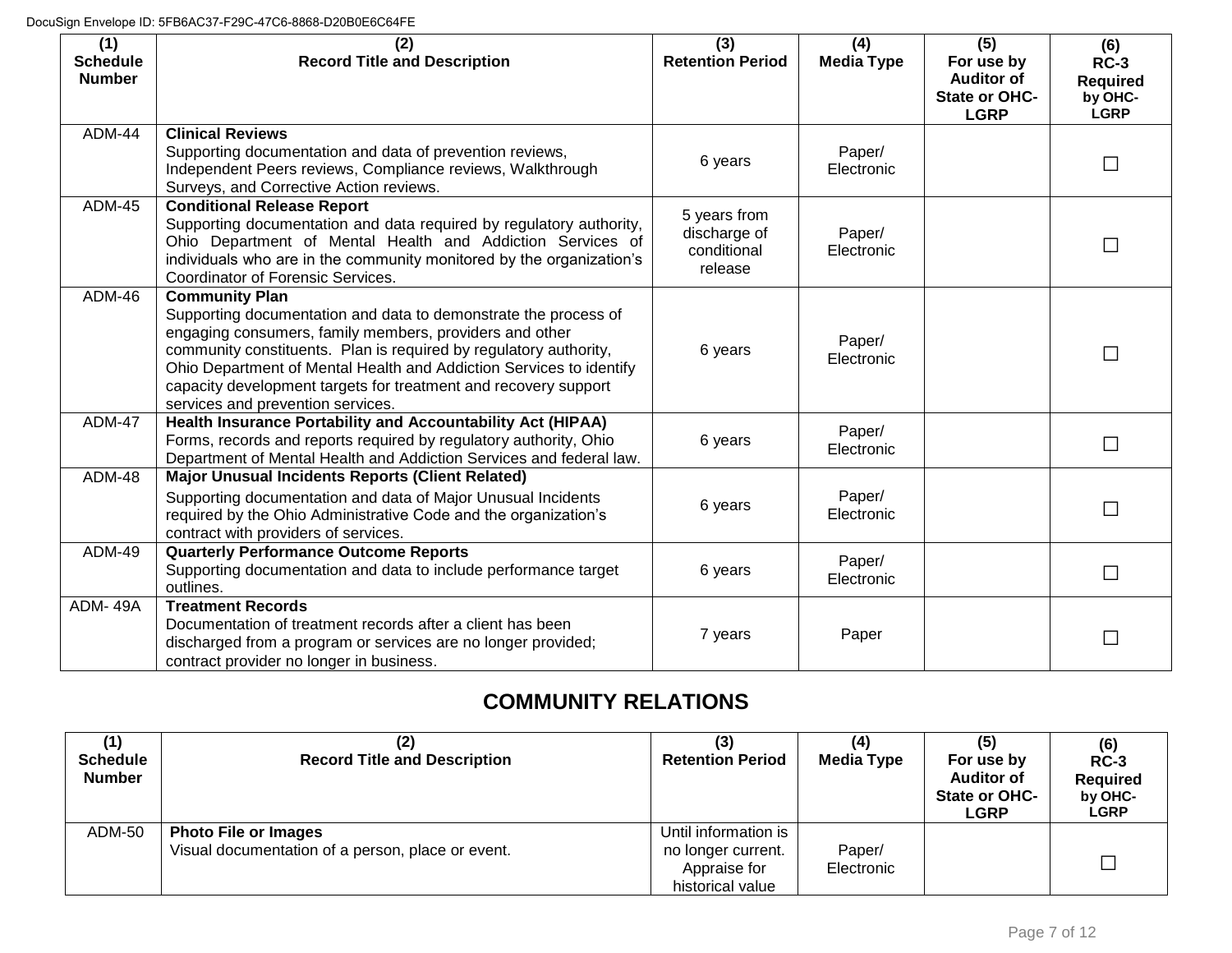| (1)<br><b>Schedule</b><br><b>Number</b> | <b>Record Title and Description</b>                                                                                                                                     | (3)<br><b>Retention Period</b>                                                 | (4)<br><b>Media Type</b> | (5)<br>For use by<br><b>Auditor of</b><br><b>State or OHC-</b><br><b>LGRP</b> | (6)<br>$RC-3$<br><b>Required</b><br>by OHC-<br><b>LGRP</b> |
|-----------------------------------------|-------------------------------------------------------------------------------------------------------------------------------------------------------------------------|--------------------------------------------------------------------------------|--------------------------|-------------------------------------------------------------------------------|------------------------------------------------------------|
| ADM-51                                  | <b>Press / News Releases</b><br>Information disseminated to the public through media outlets.                                                                           | Until information is<br>no longer current.<br>Appraise for<br>historical value | Paper/<br>Electronic     |                                                                               | V                                                          |
| ADM-52                                  | <b>Publications</b><br>Service directory and annual reports and promotional materials<br>created by the organization to inform the public of services and<br>functions. | Permanent<br>(only 1 copy)                                                     | Paper/<br>Electronic     |                                                                               | V                                                          |

### **FINANCE**

| (1)<br><b>Schedule</b><br><b>Number</b> | (2)<br><b>Record Title and Description</b>                                                                                                                                                                                                                                                                                                                                                                                 | (3)<br><b>Retention Period</b> | (4)<br><b>Media Type</b> | (5)<br>For use by<br><b>Auditor of</b><br>State or<br><b>OHC-LGRP</b> | (6)<br>$RC-3$<br><b>Required</b><br>by OHC-<br><b>LGRP</b> |
|-----------------------------------------|----------------------------------------------------------------------------------------------------------------------------------------------------------------------------------------------------------------------------------------------------------------------------------------------------------------------------------------------------------------------------------------------------------------------------|--------------------------------|--------------------------|-----------------------------------------------------------------------|------------------------------------------------------------|
| ADM-53                                  | <b>Annual Board Budget</b><br>Work papers & reports documenting the annual organization's<br>budget for the fiscal year.                                                                                                                                                                                                                                                                                                   | 6 years                        | Paper/<br>Electronic     |                                                                       |                                                            |
| ADM-54                                  | <b>Annual Financial Reports</b><br>Reports required by local, state or federal agencies to report<br>summary of activity for the year.                                                                                                                                                                                                                                                                                     | 6 years                        | Paper/<br>Electronic     |                                                                       |                                                            |
| <b>ADM-55</b>                           | <b>Annual Financial Statements</b><br>Comprehensive report of the organization's financial condition.<br>Report is incorporated into the Comprehensive Annual Financial<br>Report issued by the County of Summit which is audited by the State<br>Auditor and submitted to Government Financial Officer's Association<br>for review and certification that it complies with proper accounting<br>policies and methodology. | 10 years                       | Paper/<br>Electronic     |                                                                       | Г                                                          |
| ADM-56                                  | <b>Monthly Financial Statements</b><br>End of month reports detailing the organizations finances.                                                                                                                                                                                                                                                                                                                          | 4 years                        | Paper/<br>Electronic     |                                                                       | $\mathbf{I}$                                               |
| <b>ADM-57</b>                           | Audit Reports (Federal, State, Internal)<br>Record of audit of organization.                                                                                                                                                                                                                                                                                                                                               | 6 years                        | Paper/<br>Electronic     |                                                                       |                                                            |
| <b>ADM-58</b>                           | Journal Entries (Collection, Settlements, and Reallocations)<br>Record that keeps accounting transactions in chronological order.                                                                                                                                                                                                                                                                                          | 4 years                        | Paper/<br>Electronic     |                                                                       | $\mathcal{L}$                                              |
| <b>ADM-59</b>                           | <b>Monthly Bank Statements and Reconciliations</b>                                                                                                                                                                                                                                                                                                                                                                         | 4 years                        | Paper/<br>Electronic     |                                                                       | П                                                          |
| ADM-60                                  | Leave Request (Employee)<br>Records documenting an employee's request for use of sick,<br>vacation, compensatory, or other form of leave time.                                                                                                                                                                                                                                                                             | 4 years                        | Electronic               |                                                                       |                                                            |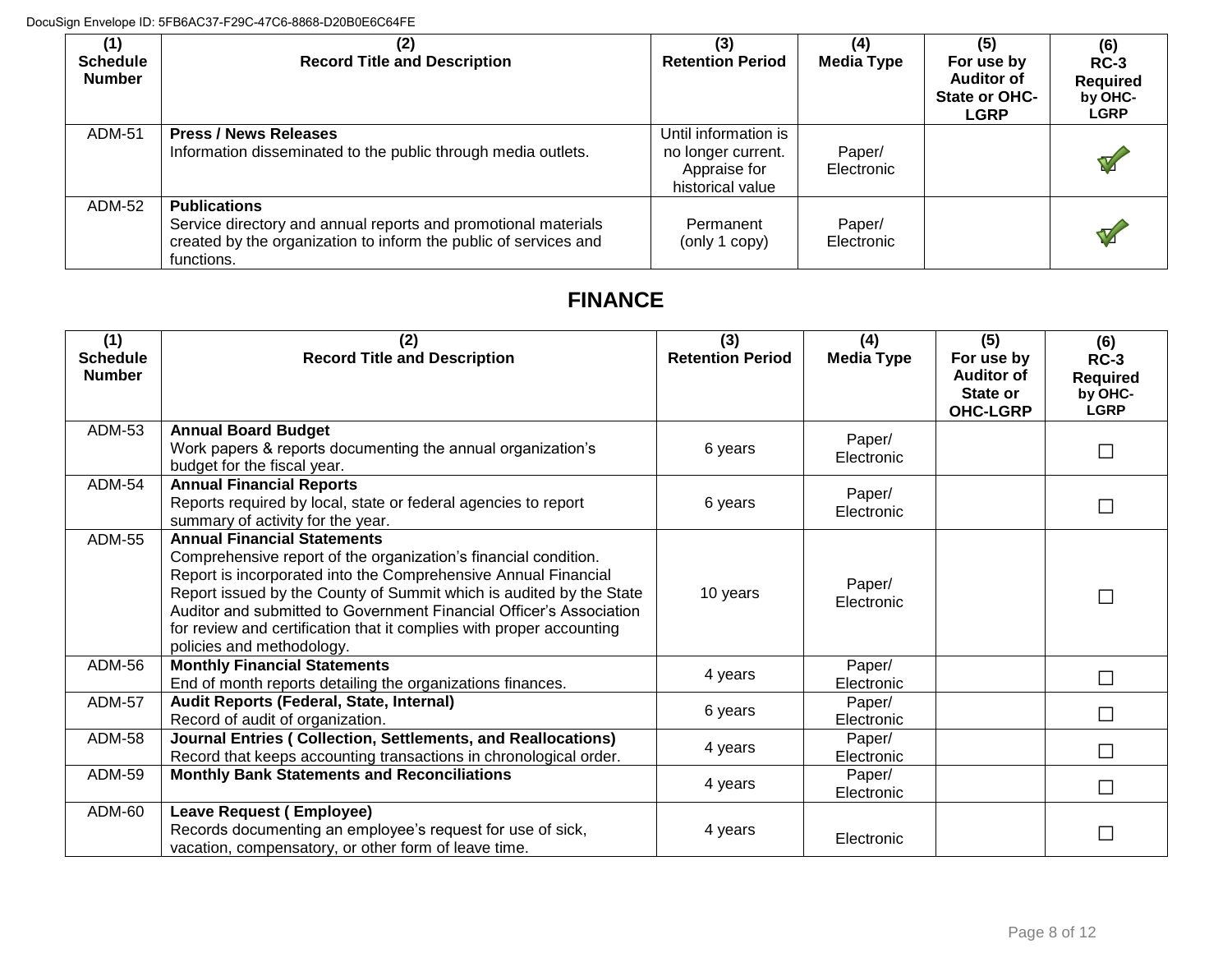| (1)<br><b>Schedule</b><br><b>Number</b> | (2)<br><b>Record Title and Description</b>                                                                                                                                                                                                                                      | (3)<br><b>Retention Period</b> | (4)<br><b>Media Type</b> | (5)<br>For use by<br><b>Auditor of</b><br>State or<br><b>OHC-LGRP</b> | (6)<br>$RC-3$<br><b>Required</b><br>by OHC-<br><b>LGRP</b> |
|-----------------------------------------|---------------------------------------------------------------------------------------------------------------------------------------------------------------------------------------------------------------------------------------------------------------------------------|--------------------------------|--------------------------|-----------------------------------------------------------------------|------------------------------------------------------------|
| ADM-61                                  | Pay-Ins to Treasury and corrections<br>Documentation of the organization's funds paid into an account<br>within the County Treasury includes documentation of corrections to<br>Pay-Ins to Treasury                                                                             | 4 years                        | Paper/<br>Electronic     |                                                                       |                                                            |
| ADM-62                                  | <b>Intentionally left blank</b>                                                                                                                                                                                                                                                 |                                |                          |                                                                       |                                                            |
| ADM-63                                  | <b>Payroll Reports</b><br>All reports produced for each pay period.                                                                                                                                                                                                             | 4 years                        | Electronic               |                                                                       |                                                            |
| ADM-64                                  | <b>Purchase Orders including corrections</b><br>Documents authorizing spending for the purchase of supplies,<br>equipment, and services includes documentation of corrections to or<br>close of purchase orders                                                                 | 4 years                        | Paper/<br>Electronic     |                                                                       |                                                            |
| ADM-65                                  | Intentionally left blank                                                                                                                                                                                                                                                        |                                |                          |                                                                       |                                                            |
| ADM-66                                  | <b>Journal Vouchers and Corrections</b><br>Packets containing a combination of purchase orders, checks (paid)<br>and invoices (paid) for all payments issued by the County Fiscal<br>Officer on behalf of the organization includes documentation of<br>corrections to vouchers | 4 years                        | Paper/<br>Electronic     |                                                                       |                                                            |

#### **HUMAN RESOURCES**

| (1)<br><b>Schedule</b><br><b>Number</b> | (2)<br><b>Record Title and Description</b>                                                                                                                                             | (3)<br><b>Retention Period</b>                 | (4)<br><b>Media Type</b> | (5)<br>For use by<br><b>Auditor of</b><br>State or<br><b>OHC-LGRP</b> | (6)<br>$RC-3$<br><b>Required</b><br>by OHC-<br><b>LGRP</b> |
|-----------------------------------------|----------------------------------------------------------------------------------------------------------------------------------------------------------------------------------------|------------------------------------------------|--------------------------|-----------------------------------------------------------------------|------------------------------------------------------------|
| ADM-67                                  | <b>Accidents Reports/ Files (Employee)</b><br>Report of employee personal injury or accident while performing<br>duties or occurring on property.                                      | 6 years                                        | Paper/<br>Electronic     |                                                                       |                                                            |
| ADM-68                                  | <b>Advertisement for position</b><br>Recruitment advertisements for position vacancy.                                                                                                  | Until no longer of<br>administrative<br>value* | Paper/<br>Electronic     |                                                                       |                                                            |
| ADM-69                                  | <b>Application and Resume for Employment</b><br>(Unsuccessful/Not Hired)<br>Application submissions for open job positions not chosen for<br>employment. Includes unsolicited resumes. | 1 year after<br>receipt                        | Paper/<br>Electronic     |                                                                       |                                                            |
| ADM-70                                  | Badges & ID's<br>Employee identification badges.                                                                                                                                       | Dispose upon<br>termination of<br>employment*  | Paper/<br>Plastic        |                                                                       |                                                            |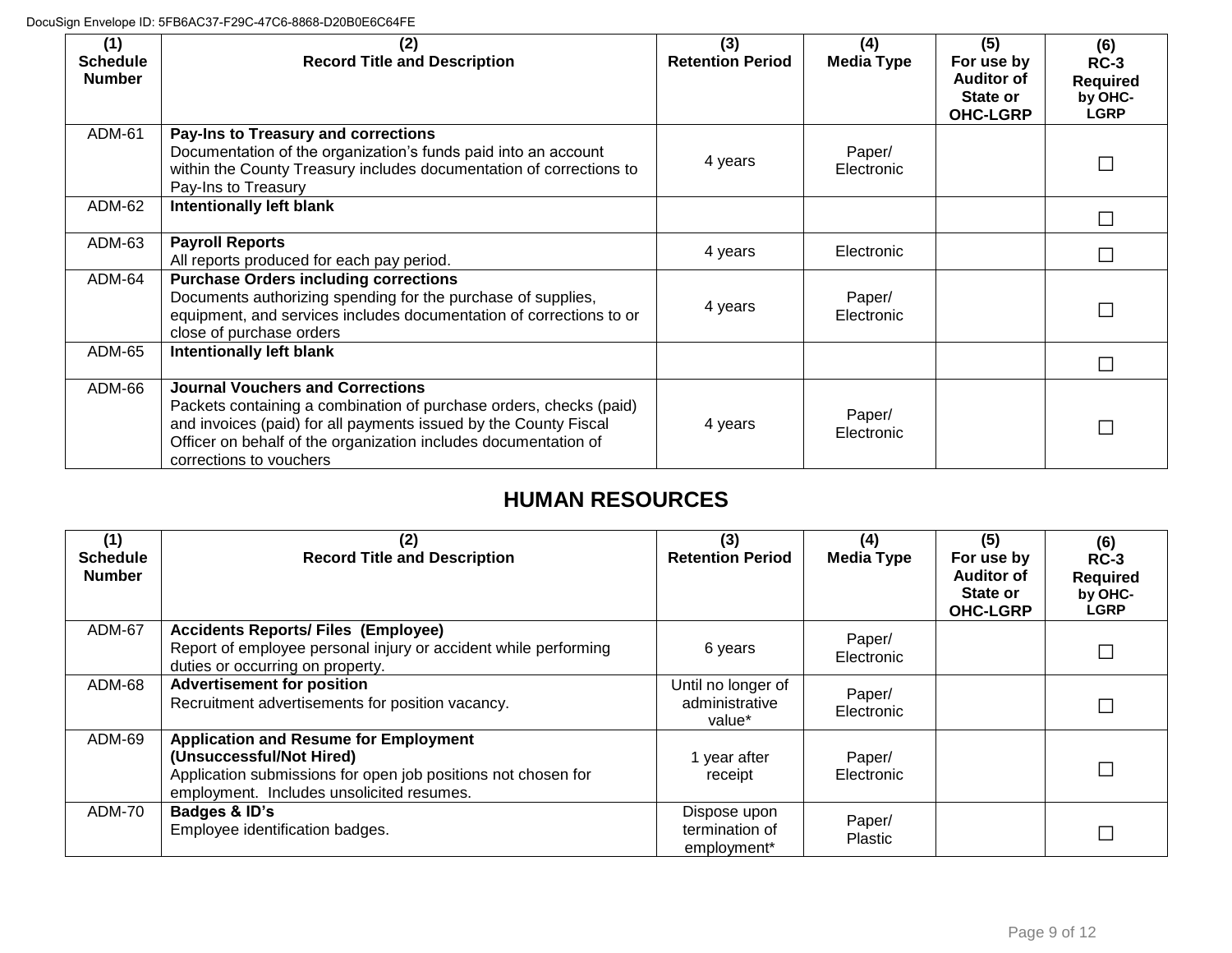| (1)<br><b>Schedule</b><br><b>Number</b> | (2)<br><b>Record Title and Description</b>                                                                                                                                                                                                                                                                                                                                                                                                                                                                                                                                                                                                                                                                                          | (3)<br><b>Retention Period</b>                                                                  | (4)<br><b>Media Type</b> | (5)<br>For use by<br><b>Auditor of</b><br>State or<br><b>OHC-LGRP</b> | (6)<br>$RC-3$<br><b>Required</b><br>by OHC-<br><b>LGRP</b> |
|-----------------------------------------|-------------------------------------------------------------------------------------------------------------------------------------------------------------------------------------------------------------------------------------------------------------------------------------------------------------------------------------------------------------------------------------------------------------------------------------------------------------------------------------------------------------------------------------------------------------------------------------------------------------------------------------------------------------------------------------------------------------------------------------|-------------------------------------------------------------------------------------------------|--------------------------|-----------------------------------------------------------------------|------------------------------------------------------------|
| <b>ADM-71</b>                           | <b>Claims and Litigation</b><br>All legal documents in case file pertaining to employees who have<br>filed a claim or lawsuit including filings with the Ohio Civil Rights<br>Commission and/or Equal Employment Opportunity Commission.                                                                                                                                                                                                                                                                                                                                                                                                                                                                                            | 5 years after case<br>is closed and<br>appeals are<br>exhausted                                 | Paper/<br>Electronic     |                                                                       | $\Box$                                                     |
| <b>ADM-72</b>                           | <b>Intentionally left blank</b>                                                                                                                                                                                                                                                                                                                                                                                                                                                                                                                                                                                                                                                                                                     |                                                                                                 |                          |                                                                       | $\Box$                                                     |
| <b>ADM-73</b>                           | <b>Immigration Form (I-9)</b><br>Document to verify the identity and employment authorization of each<br>new employee hired after November 6, 1986, to work in the United<br>States. 8 U.S.C. §1324(a)                                                                                                                                                                                                                                                                                                                                                                                                                                                                                                                              | 3 years after the<br>date of termination                                                        | Paper                    |                                                                       | $\Box$                                                     |
| <b>ADM-74</b>                           | <b>Job Descriptions</b><br>Documents detailing the classification, needed experience, education<br>requirements, physical requirements, and duties by position title.                                                                                                                                                                                                                                                                                                                                                                                                                                                                                                                                                               | Until superseded<br>or obsolete*                                                                | Paper/<br>Electronic     |                                                                       | $\Box$                                                     |
| <b>ADM-75</b>                           | <b>Public Employment Risk Reduction Program (PERRP) Reports</b><br>Record of information about every work related injury, illness or<br>death that may require time off work or medical treatment that is<br>beyond first aid. Illness and injury that meet any specific criteria are<br>listed on these reports.                                                                                                                                                                                                                                                                                                                                                                                                                   | 6 years                                                                                         | Paper/<br>Electronic     |                                                                       | П                                                          |
| <b>ADM-76</b>                           | <b>Personnel Files</b><br>Records documenting an individual's employment and history with<br>the office. Files may include, but are not limited to the following:<br><b>Employment Applications</b><br>$\bullet$<br>Internal/External<br>$\bullet$<br>Call-Off Notice(s)<br>$\bullet$<br><b>Job Audits</b><br>$\bullet$<br>Grievances<br>$\bullet$<br>Continuing education certificates<br>$\bullet$<br><b>Employment Verifications</b><br>$\bullet$<br>Accident Report(s)<br>$\bullet$<br>Request(s) for Removal<br>$\bullet$<br><b>Payroll Change Sheets</b><br>$\bullet$<br><b>PERS</b> Information<br>$\bullet$<br>Exit Interview<br>Disciplinary Action(s)<br>Waiver(s)<br>$\bullet$<br>Homeland Security hiring form HLS 0037 | Purge file 2 years<br>after termination<br><b>RETAIN:</b><br>Records listed in<br><b>ADM-78</b> | Paper or<br>Electronic   |                                                                       | П                                                          |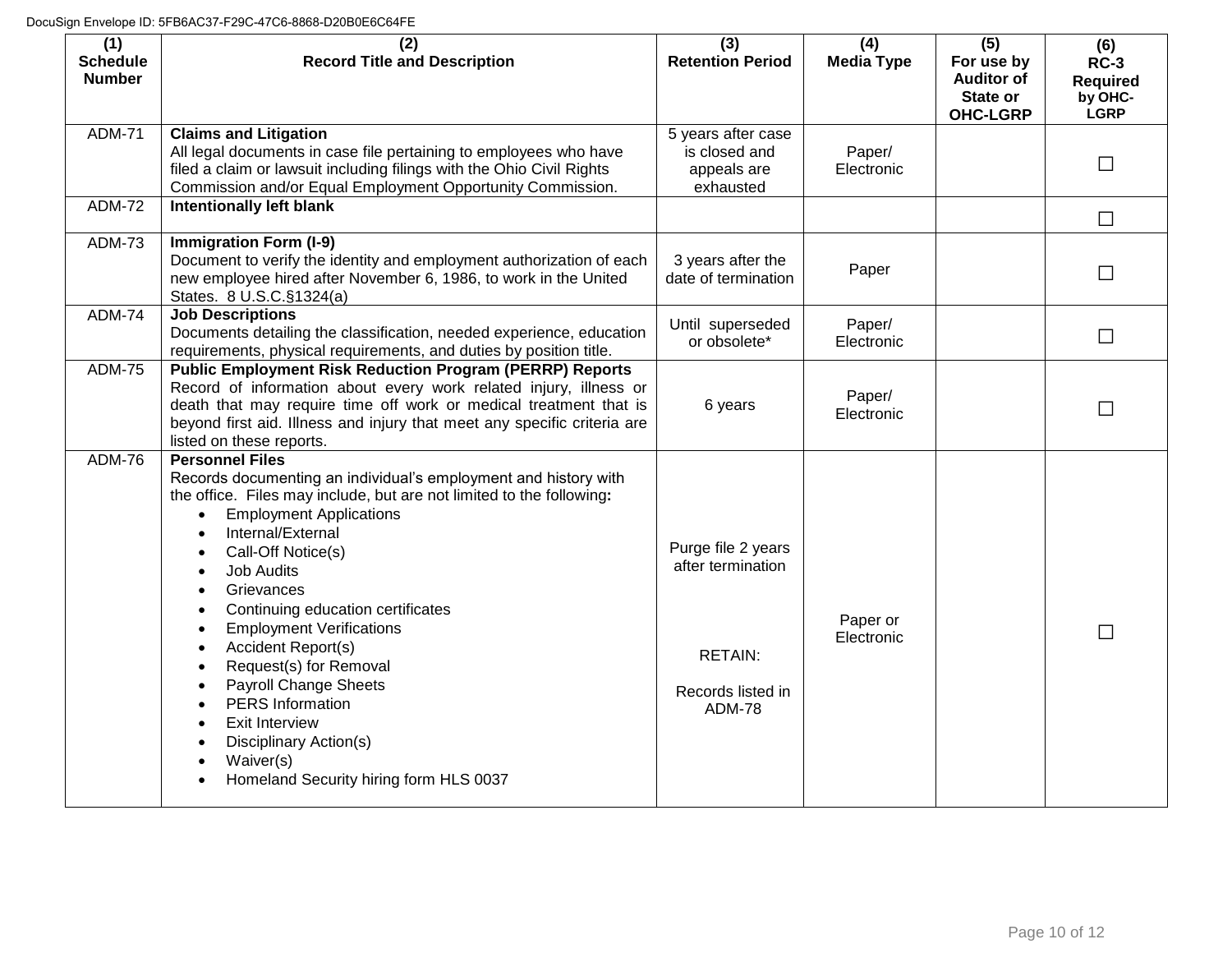| (1)<br><b>Schedule</b><br><b>Number</b> | (2)<br><b>Record Title and Description</b>                                                                                                                                                                                                        | (3)<br><b>Retention Period</b> | (4)<br><b>Media Type</b> | (5)<br>For use by<br><b>Auditor of</b><br>State or<br><b>OHC-LGRP</b> | (6)<br>$RC-3$<br><b>Required</b><br>by OHC-<br><b>LGRP</b> |
|-----------------------------------------|---------------------------------------------------------------------------------------------------------------------------------------------------------------------------------------------------------------------------------------------------|--------------------------------|--------------------------|-----------------------------------------------------------------------|------------------------------------------------------------|
| ADM-77                                  | <b>Personnel Files (PURGED)</b><br>Including, but not limited to:<br>Record of service time<br>$\bullet$<br>Salary history<br>Leave balances<br>Taxes paid<br><b>Resignation letters</b><br><b>Retirement waivers</b><br><b>OPERS</b> information | 40 years                       | Paper or<br>Electronic   |                                                                       |                                                            |

## **INFORMATION TECHNOLOGY**

| (1)<br><b>Schedule</b><br><b>Number</b> | (2)<br><b>Record Title and Description</b>                                                                                                                                                     | (3)<br><b>Retention Period</b>                                                                                                                                                   | (4)<br><b>Media Type</b> | (5)<br>For use by<br><b>Auditor of</b><br>State or<br><b>OHC-LGRP</b> | (6)<br>$RC-3$<br><b>Required</b><br>by OHC-<br><b>LGRP</b> |
|-----------------------------------------|------------------------------------------------------------------------------------------------------------------------------------------------------------------------------------------------|----------------------------------------------------------------------------------------------------------------------------------------------------------------------------------|--------------------------|-----------------------------------------------------------------------|------------------------------------------------------------|
| ADM-78                                  | 270/271 Eligibility Request and Response Files<br>This report verifies client Medicaid eligibility status                                                                                      | Until no longer of<br>administrative<br>value*                                                                                                                                   | Electronic               |                                                                       | $\Box$                                                     |
| <b>ADM-79</b>                           | <b>Central Pharmacy Outpatient (CPO) Extracts</b><br>Extract of CPO records provided by OhioMHAS"                                                                                              | 2 years                                                                                                                                                                          | Electronic               |                                                                       | $\Box$                                                     |
| <b>ADM-80</b>                           | <b>Database Files and Structures</b><br>MS SQL Server databases and structures used to generate ad hoc<br>and/or canned queries and reports for the analysis and payment of<br>service claims. | 3 years after the<br>discontinuance of<br>use of the<br>database and until<br>system data is<br>destroyed or<br>transferred to a<br>new structure or<br>environment <sup>*</sup> | Electronic               |                                                                       | $\Box$                                                     |
| <b>ADM-81</b>                           | Good Office System Helper (GOSH) New Enrollment Report<br>This is a record of client's that agencies are requesting new<br>enrollments into GOSH.                                              | Until no longer of<br>administrative<br>value*                                                                                                                                   | Electronic               |                                                                       | $\Box$                                                     |
| <b>ADM-82</b>                           | <b>GOSH Agency Budget Comparison Report</b><br>This report tracks agency billing by contract compared to budgeted<br>amounts                                                                   | 1 year                                                                                                                                                                           | Electronic               |                                                                       | $\Box$                                                     |
| ADM-83                                  | <b>GOSH Agency Services Crosstab Report</b><br>Report tracks agency billed services by month                                                                                                   | 1 year                                                                                                                                                                           | Electronic               |                                                                       |                                                            |